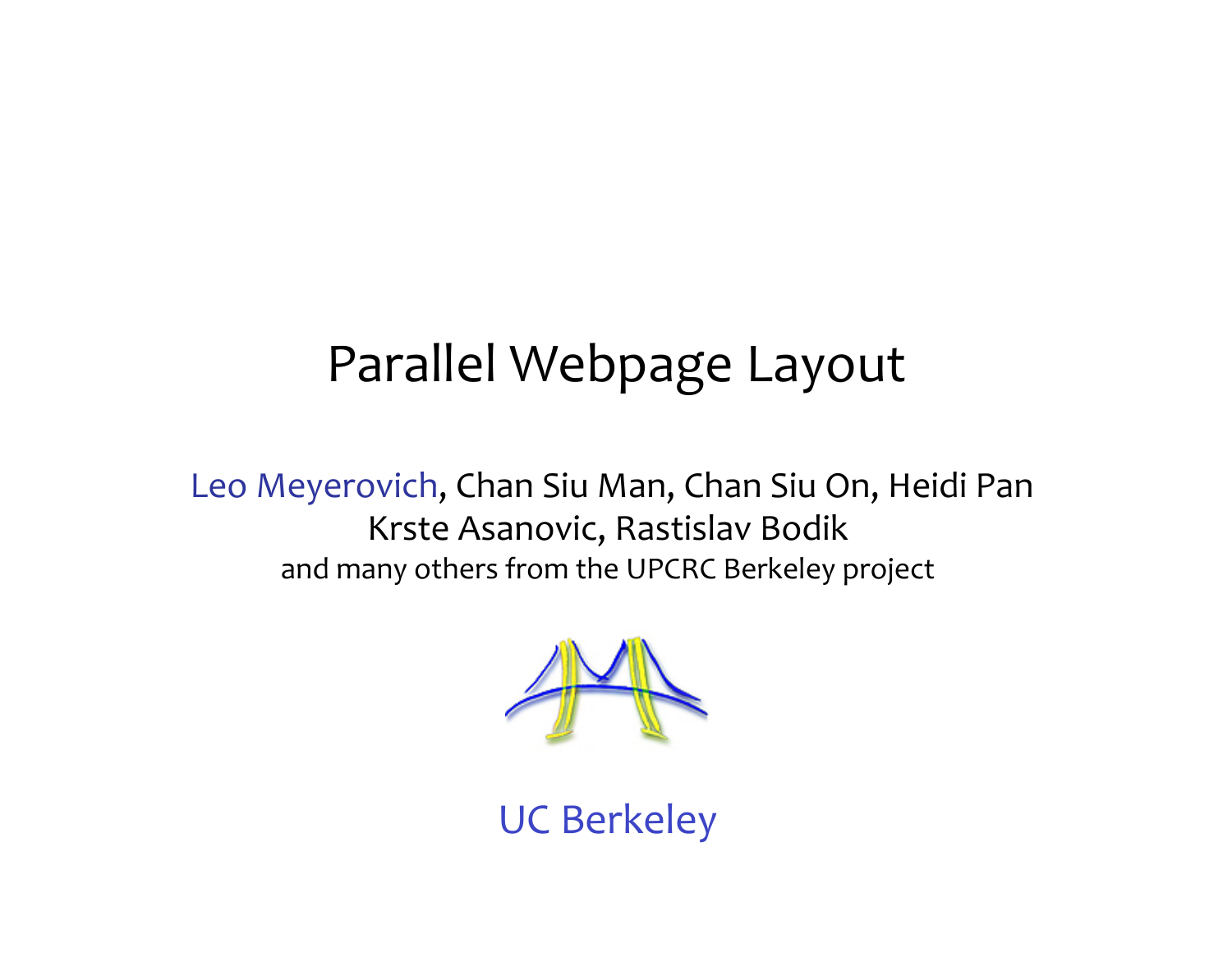

## Par
Lab
Research
Overview

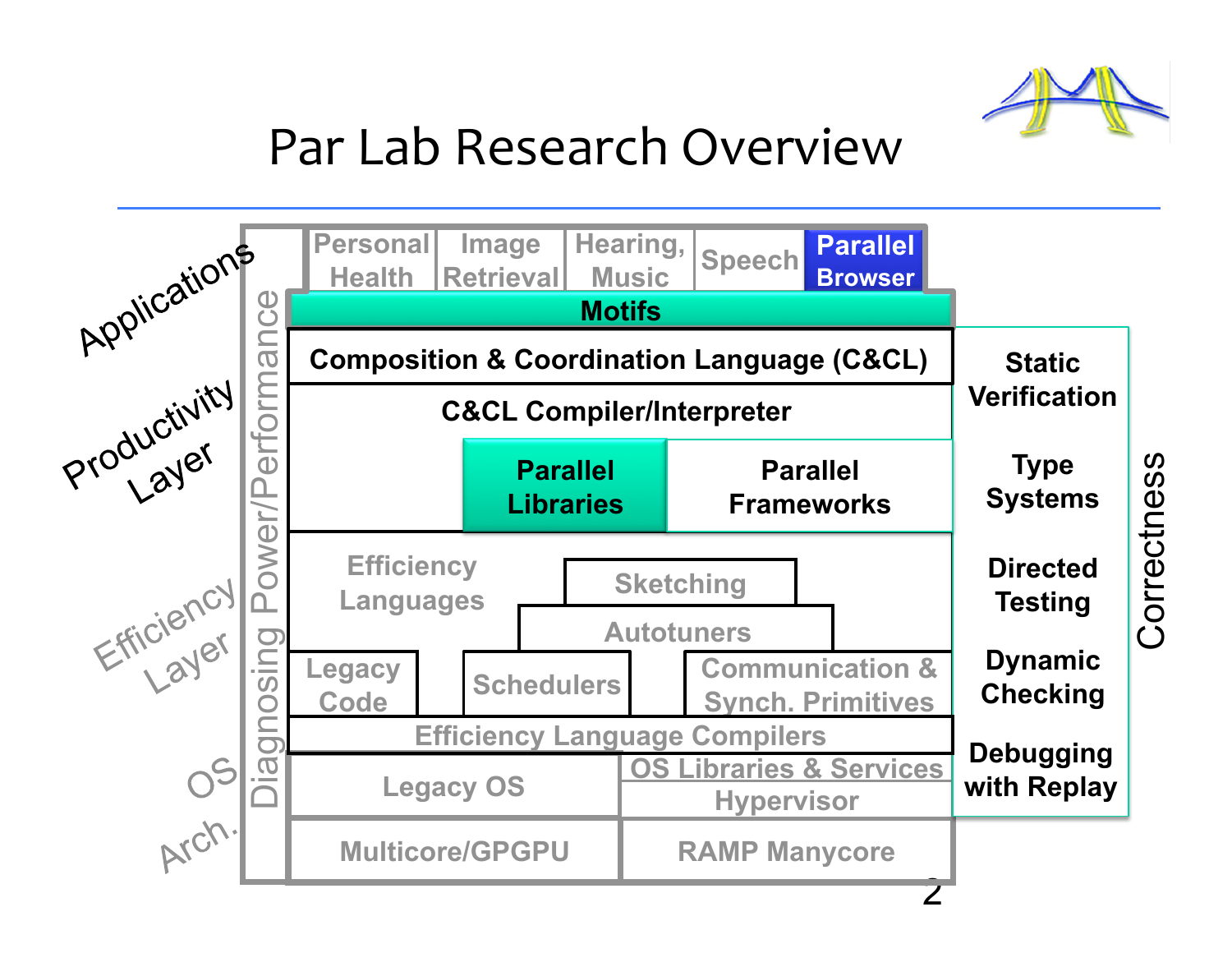

## Parallel
Web
Browser

#### Why
the
browser?

- an
important
application
platform
- browser
wars
again:
competing
on
performance
(latency)
- how
important?
handheld
pageload
is
tens
of
CPU
seconds

#### Why a parallel browser?

- soon
in
your
phone?
4
cores
x
2
threads
x
8‐wide
SIMD
=
64
- parallelism
is
more
energy
efficient
- Technical
challenge
	- Parallelize
	the
	browser
	to
	run
	with
	100‐way
	parallelism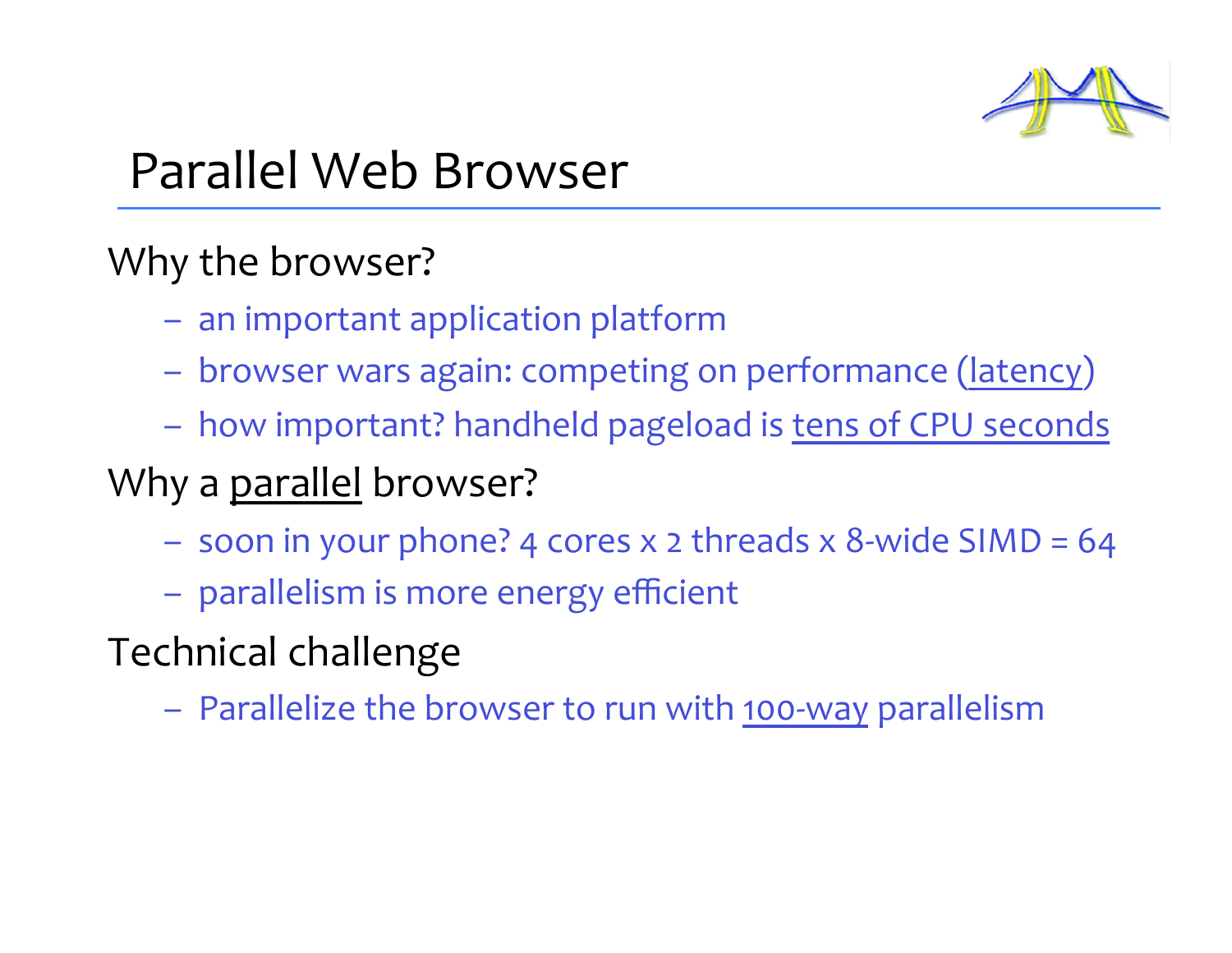

## This Talk: Parallelize Single Page Layout

- Page layout (HTML+CSS) is the LaTeX of the Web
	- latex
	takes
	seconds
	to
	format
	a
	document
	- but
	pageload
	should
	be
	20‐100ms
	- pageload is a bottleneck : 51% of CPU time on IE8
- Page layout is a challenging "*desktop*" application
	- not
	parallelized
	before
	- specifications: often ambiguous and sequential
	- low‐latency:
	
	problems
	are
	short‐running
	- less
	understood
	motif:
	
	tree
	computation
- Knuth: "Multiprocessors are no help to T<sub>F</sub>X"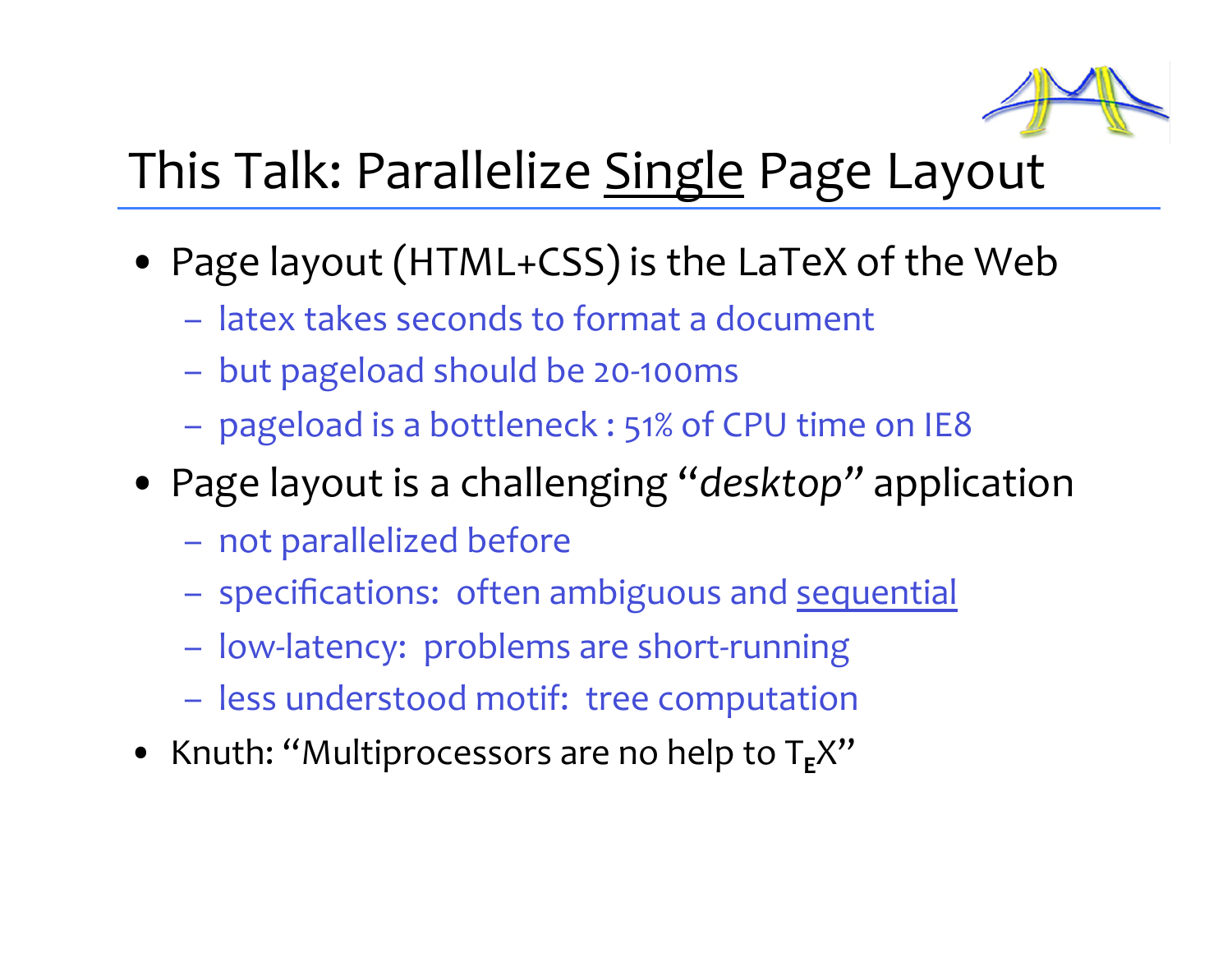

## Our
Contributions

- 1. Analyzed
browser
performance
	- layout is a bottleneck; we identified its critical motifs
- 2. Distilled
essential
CSS
and
wrote
a
declarative
spec
for
it
	- crucial
	step
	for
	exposing
	parallelism
	hidden
	by
	today's
	spec
- 3. Developed
first
parallel
page
layout
algorithms
	- (1)
	matching:
	task
	parallel,
	20x
	speedup,
	strongly
	scales
	to
	16 (2)
	solving:
	task
	parallel,
	4x
	speedup,
	strongly
	scales
	to
	3
	cores
- 4. Future
steps
–
components
and
algorithms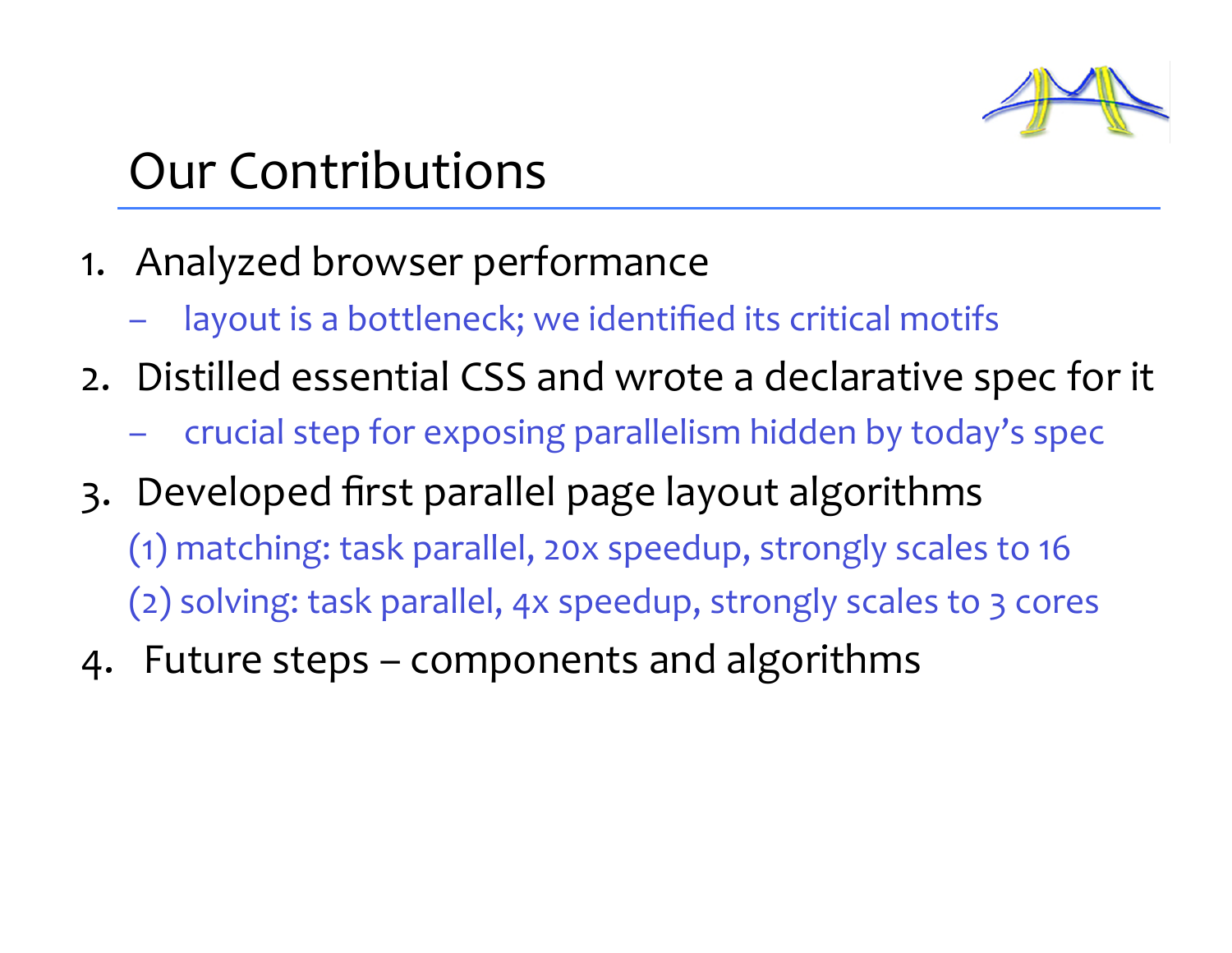

<body>

## Overall
Page
Layout
Problem



#### **Our page layout subproblem**

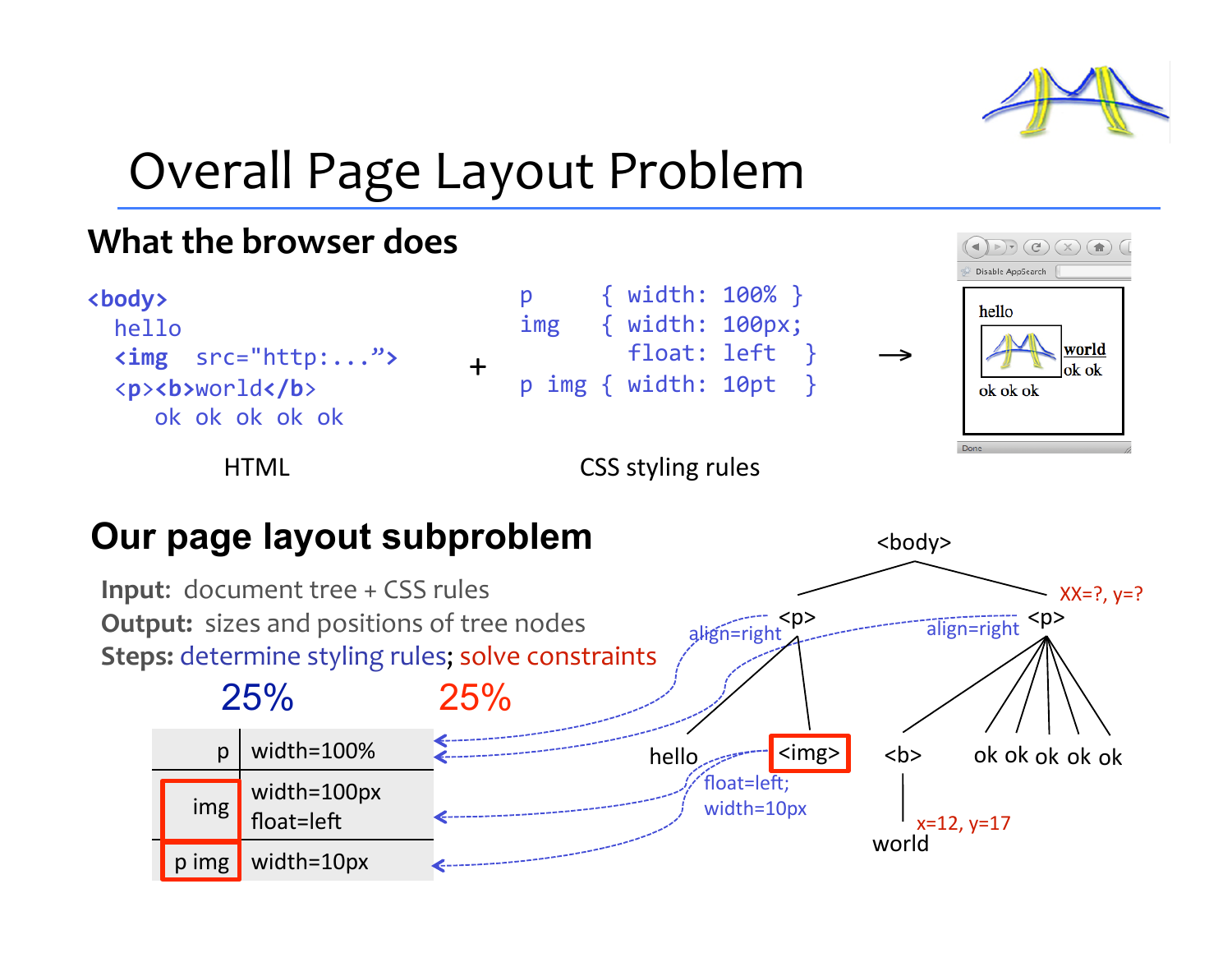

# The
layout
spec
is
confusing

#### Example
of
spec:

– "In
general,
the
left
edge
of
a
line
box
touches
the
left edge of its containing block... However, floating boxes may
come
between
[them]."

Hard
to
implement
correctly,
even
sequentially.

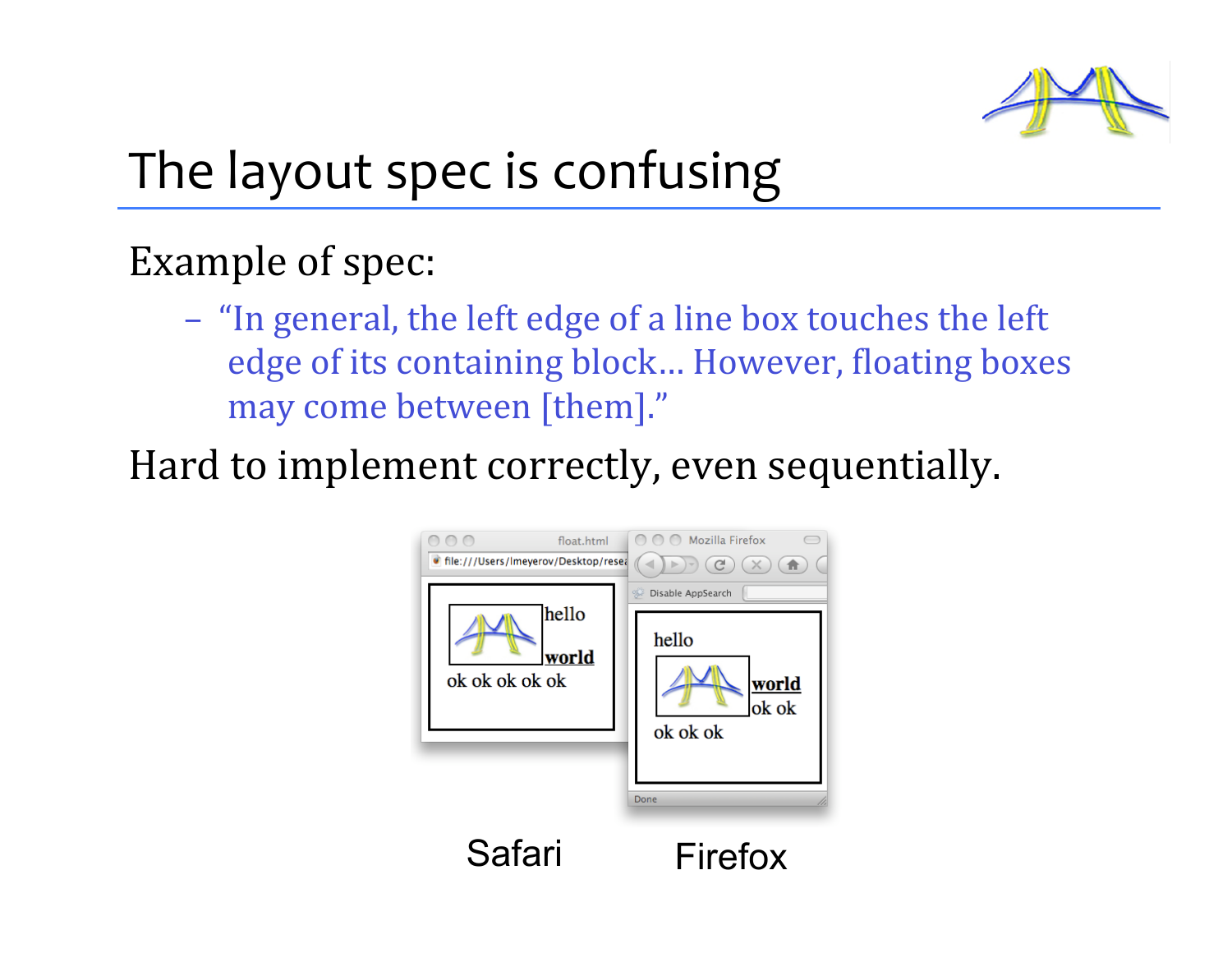

## Flow:
sequential
layout
in
today's
browsers

simplest way to implement the spec seems to be to (mostly) flow the elements sequentially in order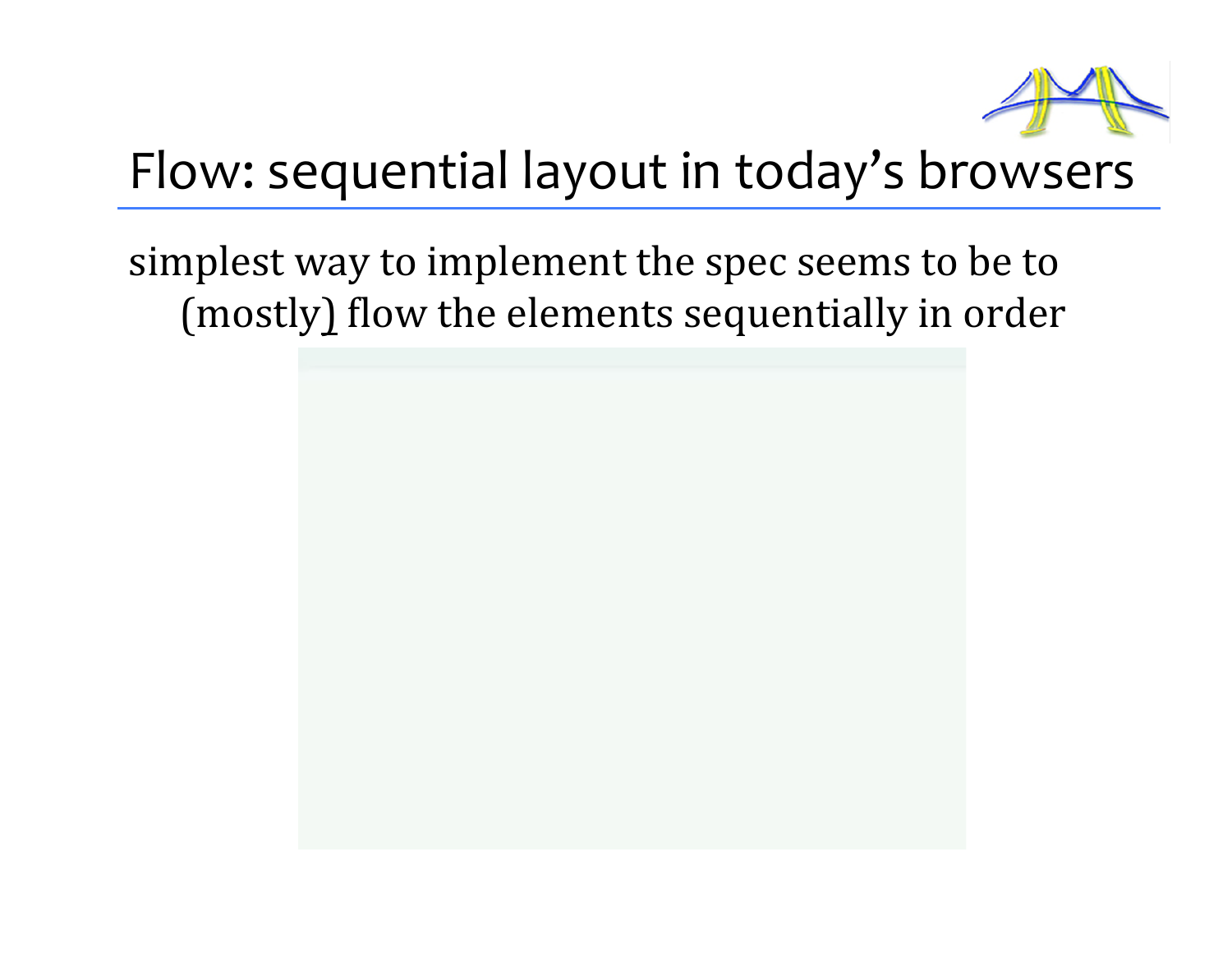

## Flow is guided by a cursor

Cursor  $\Delta$  
points to where next element goes

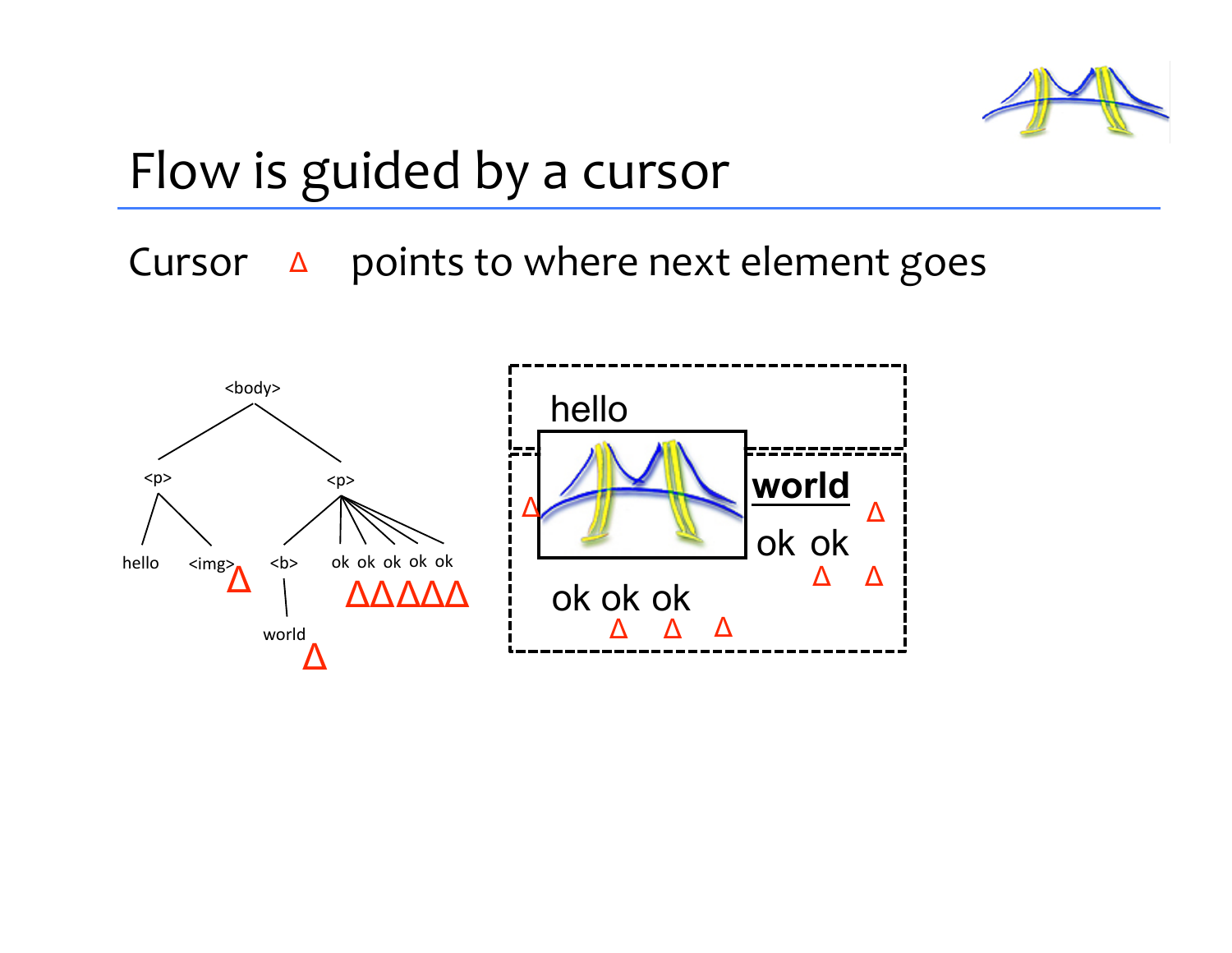

## Flow's
dependences



constraints not specified if equality (e.g., inherited) or intrinsic (e.g., default image size or aspect ratio)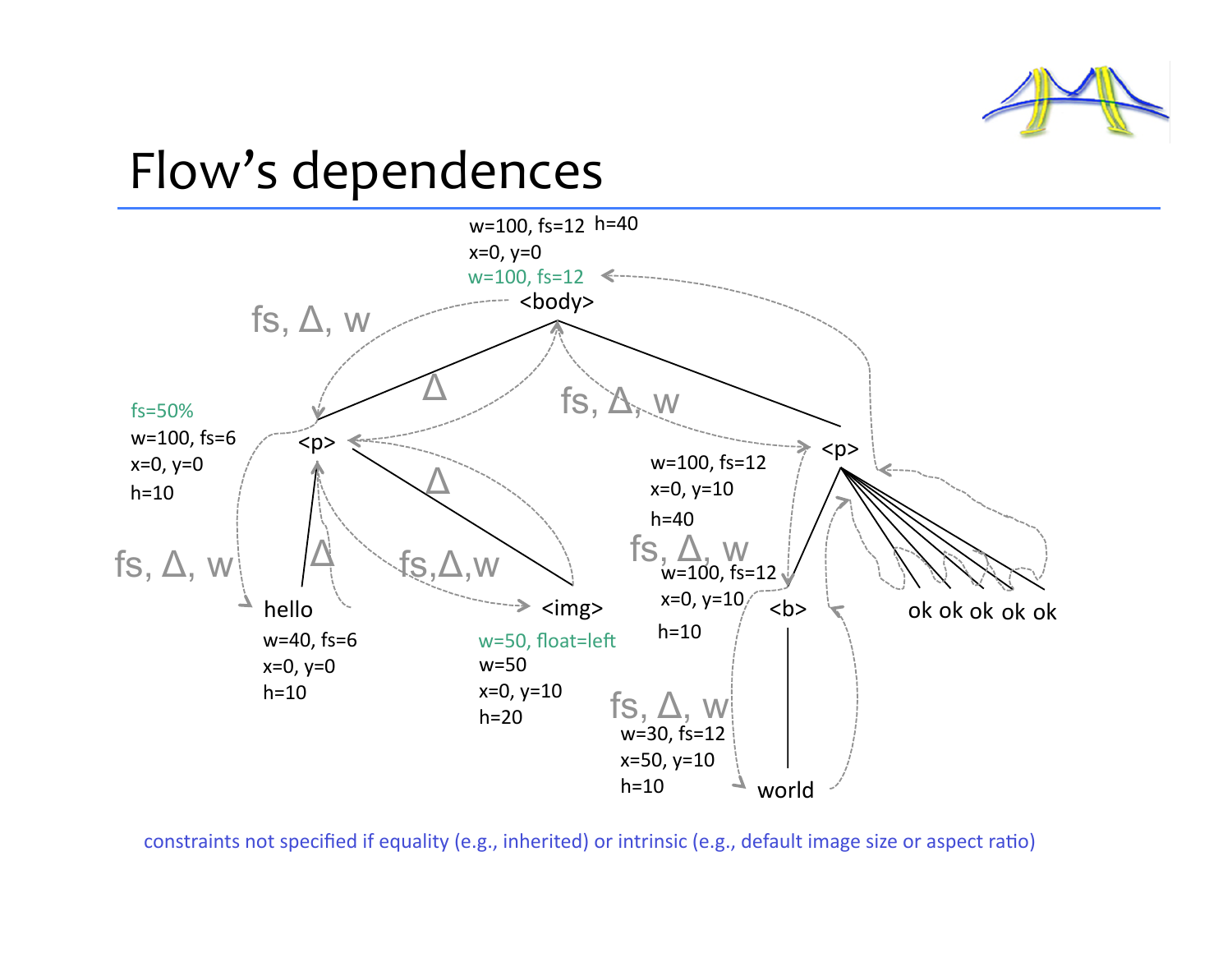

## Dependencies
prevent
parallelism

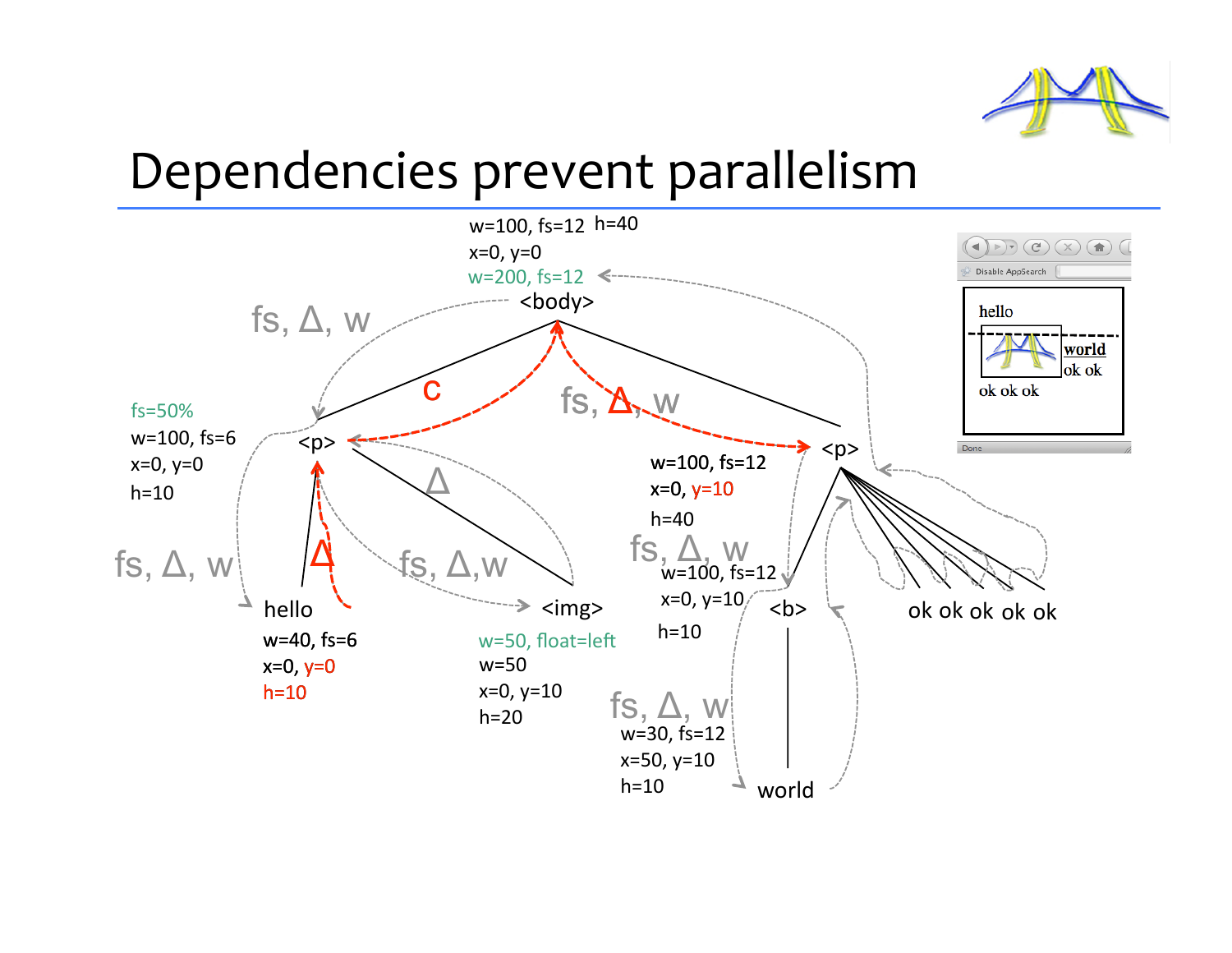

## Enable
parallelism
by
doing
part
of
work

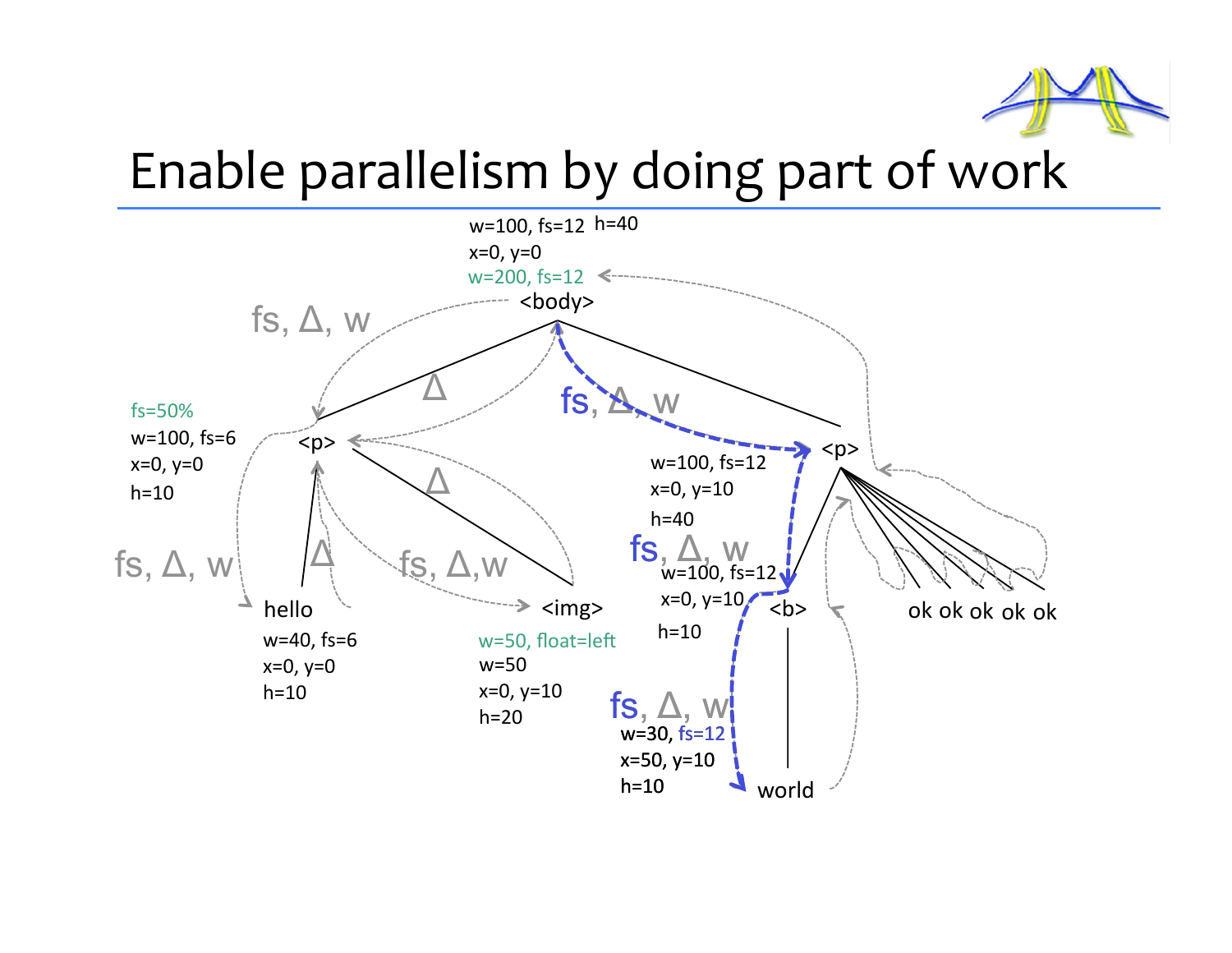

# Parallel
Layout
Solving:
Five
Phases

Extensive
analysis
led
us
to
five
phases These
enable
parallelism

- 1. font size, tentative widths
- 2. preferred widths: max, min  $\vdash$



- 3. final widths: break cycles by over-specifying CSS
- 4. heights, relative x/y positions
- $\int$  5. absolute x/y positions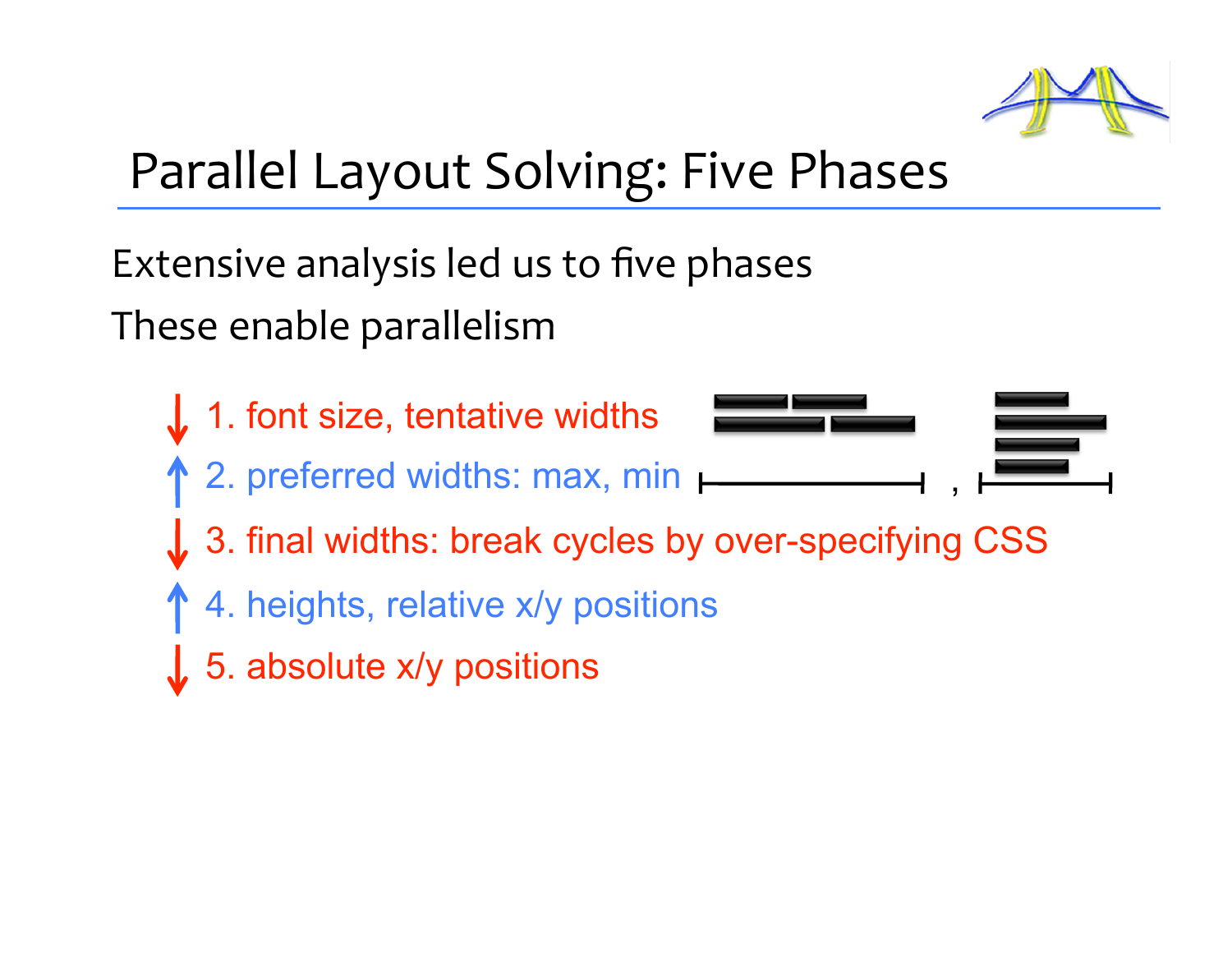

## Each
Phase
Exhibits
Tree
Parallelism



- **Phase 1: font size, temporary width**
- **Phase 2: preferred max & min width**
- **Phase 3: width**
- **Phase 4: height, relative x/y position**
- **Phase 5: absolute x/y position**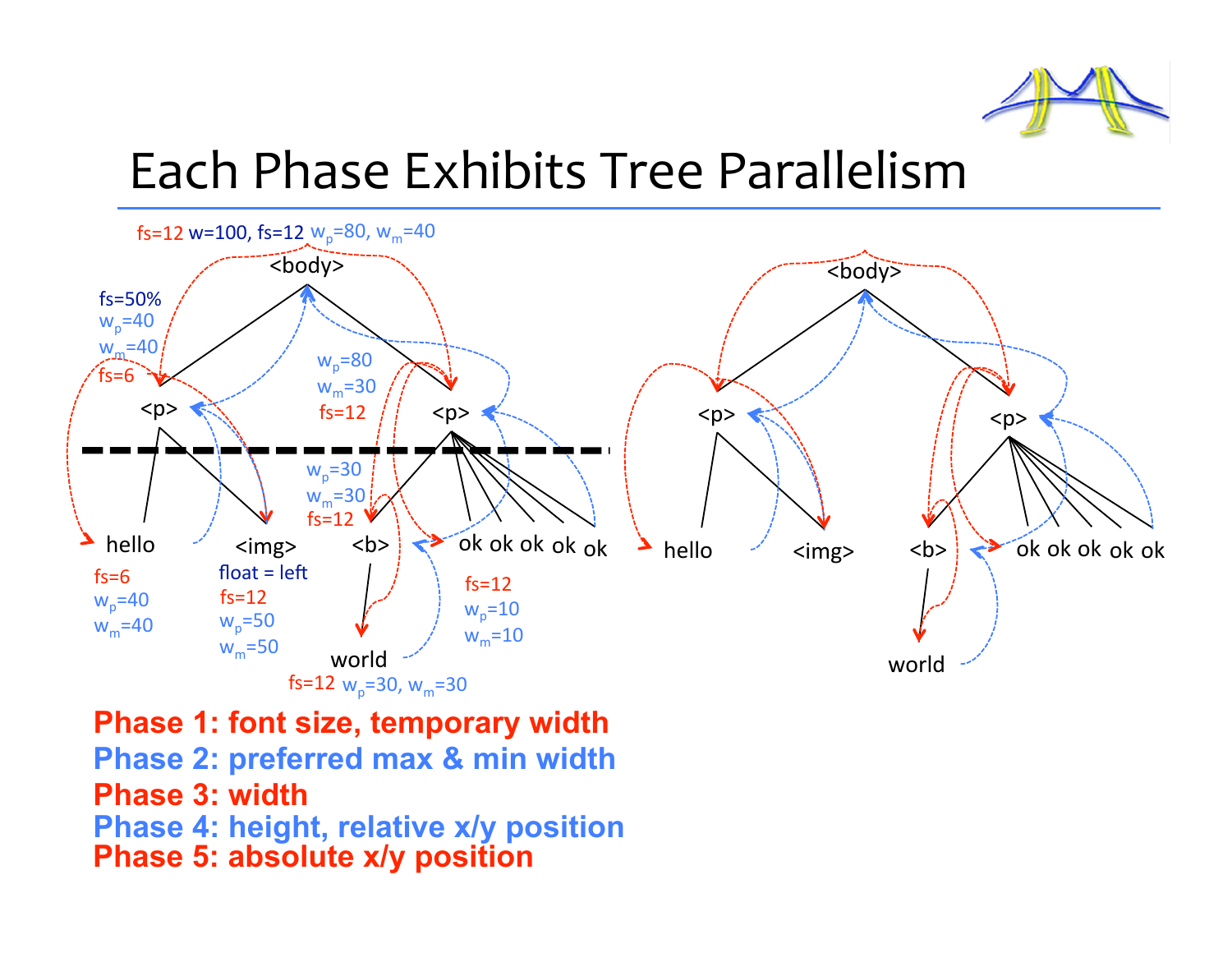

## Parallel
Layout:
Speculative
Evaluation

- Did not break dependencies for floats
	- might
	stick
	out
	of
	paragraphs

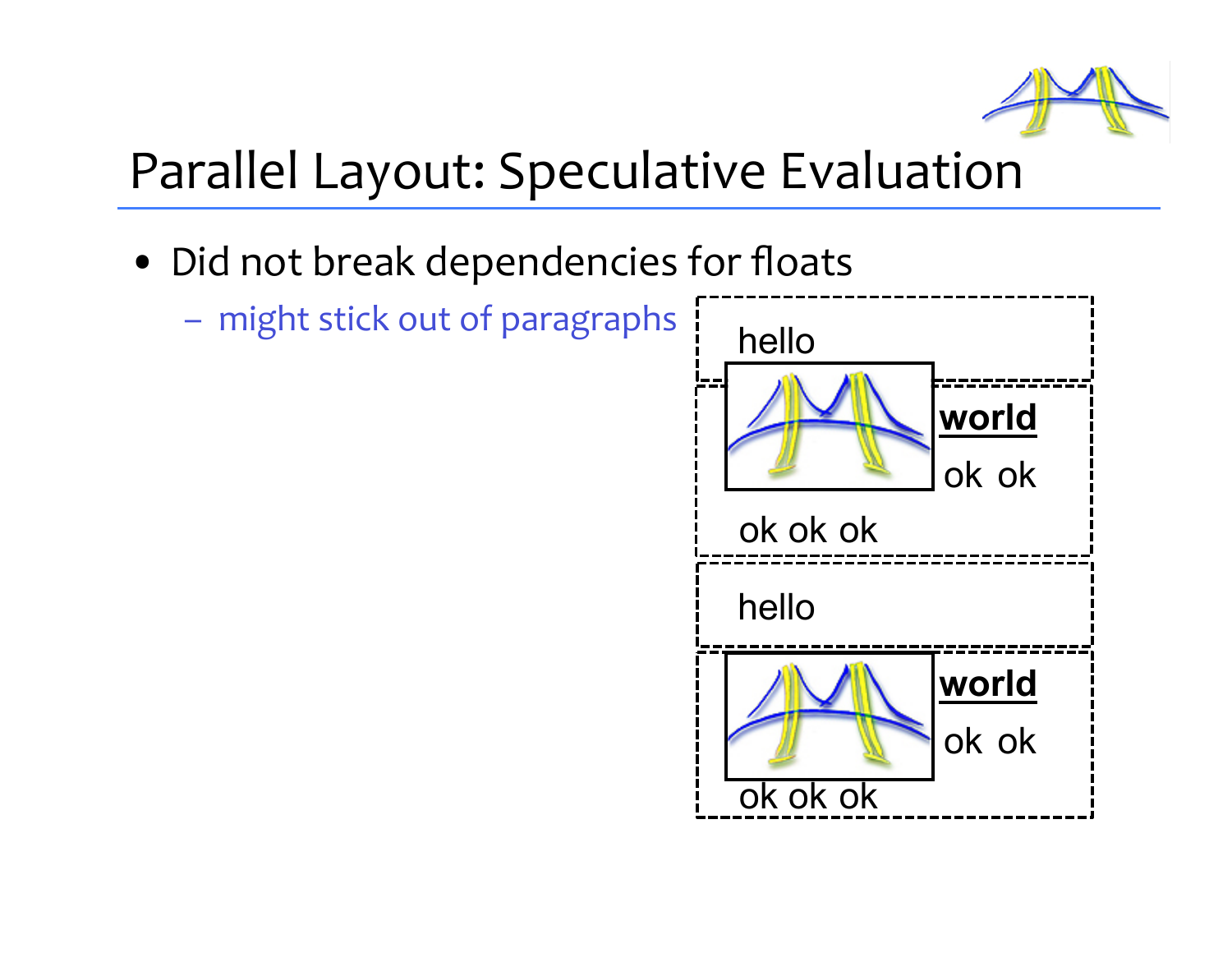

## Parallel
Layout:
Speculative
Evaluation

• Did not break dependencies for floats

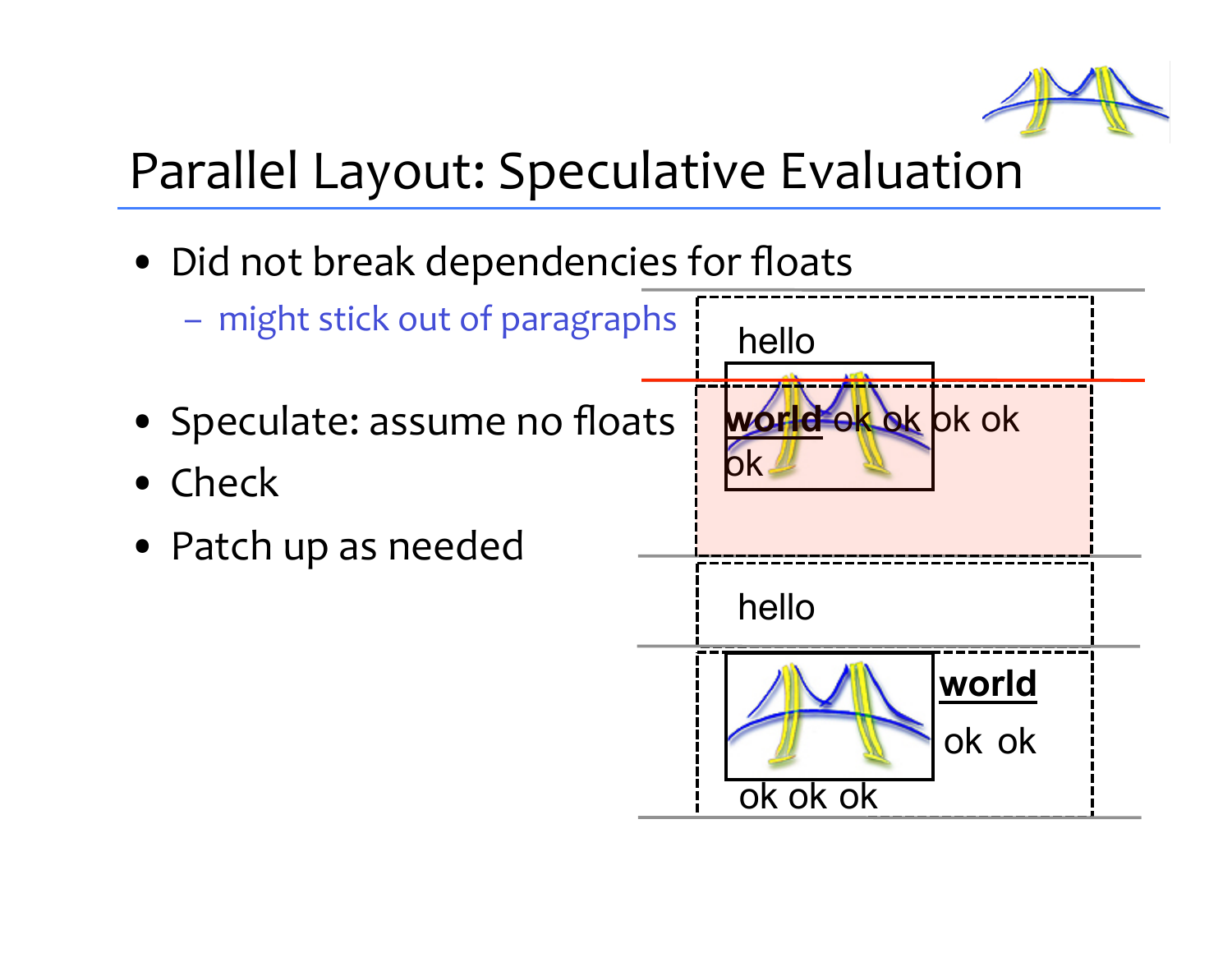

## Parallel
Layout:
Speculative
Evaluation

- Did not break dependencies for floats
	- might
	stick
	out
	of
	paragraph
- Speculate: assume no floats
- Check
- Patch
up
as
needed
	- floats
	rare
	- *We
	believe* overflow
	is

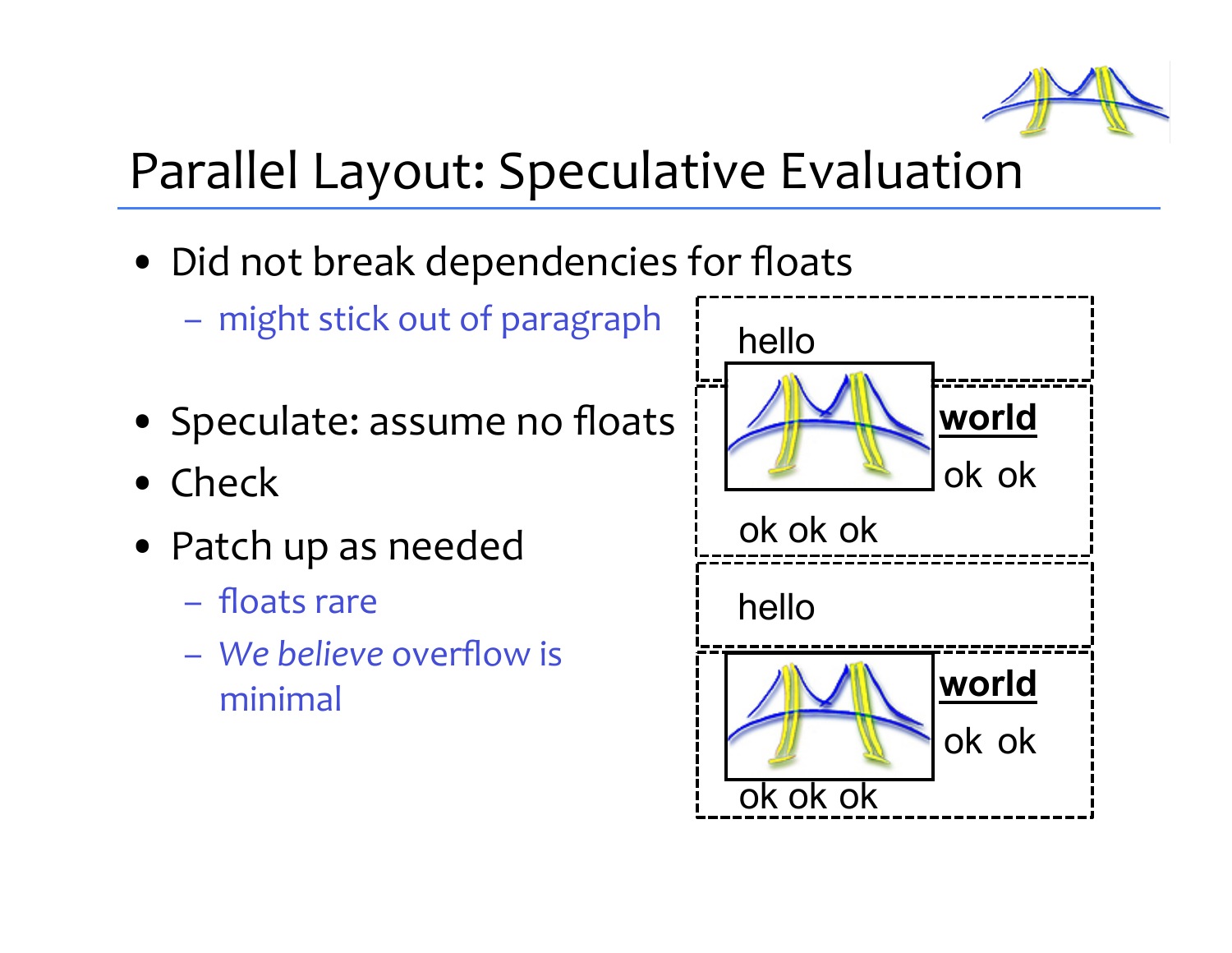

## Berkeley
Style
Sheet
Layout
Language

- Can compile essential CSS into it
- Refactored
CSS
to
separate
features
- Simplifies:
correctness,
parallelization,
use

$$
V \rightarrow
$$
  
\n
$$
\{y_{acc} \leftarrow 0\}
$$
  
\n
$$
(\{\$1.x = 0;
$$
  
\n
$$
\$1.w = \phi(\$0.w, \$1.tempw, \$1.m, \$1.p)\}
$$
  
\n
$$
(V \mid H)
$$
  
\n
$$
\{\$1.y = y_{acc};
$$
  
\n
$$
y_{acc} \leftarrow y_{acc} + \$1.h\}^*
$$
  
\n
$$
\{\$0.h = \$0.temph \bowtie y_{acc}\}
$$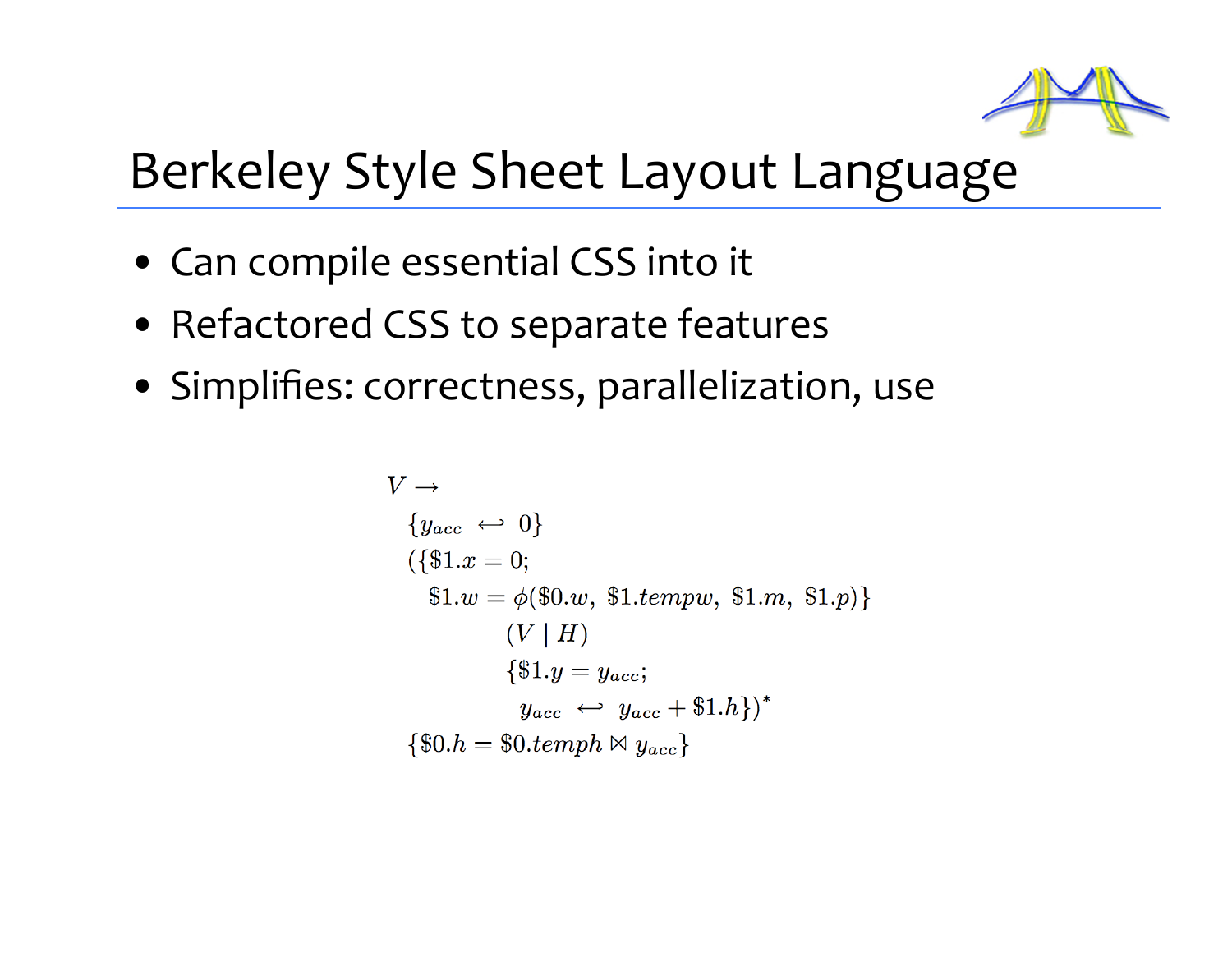

## Analysis

- Model: sequential speed ~= Firefox speed
- Cilk++:
4x
speedup,
scales
to
3
cores
- Need to SIMDize leaves



**Modeled Speedup w/Cilk++** 



Eight socket x 4 core AMD Opteron 2356 Barcelona Sun X4600 Dual socket x 4 core AMD Opteron 2356 Barcelona Sun X2200 Preproduction 2 socket x 4 core x 2 thread Intel Xeon Nehalem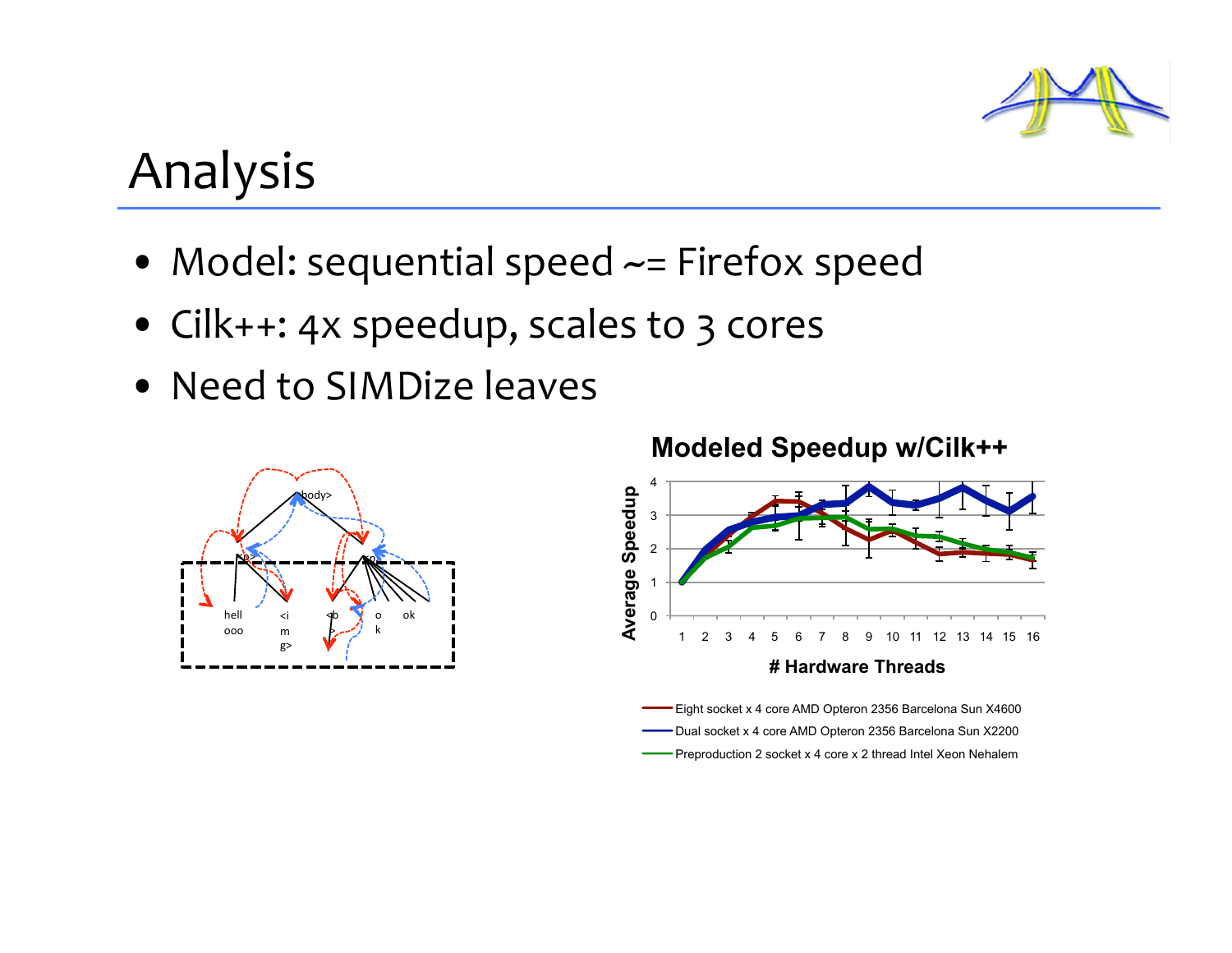

## Rule
Matching:
Problem
Statement

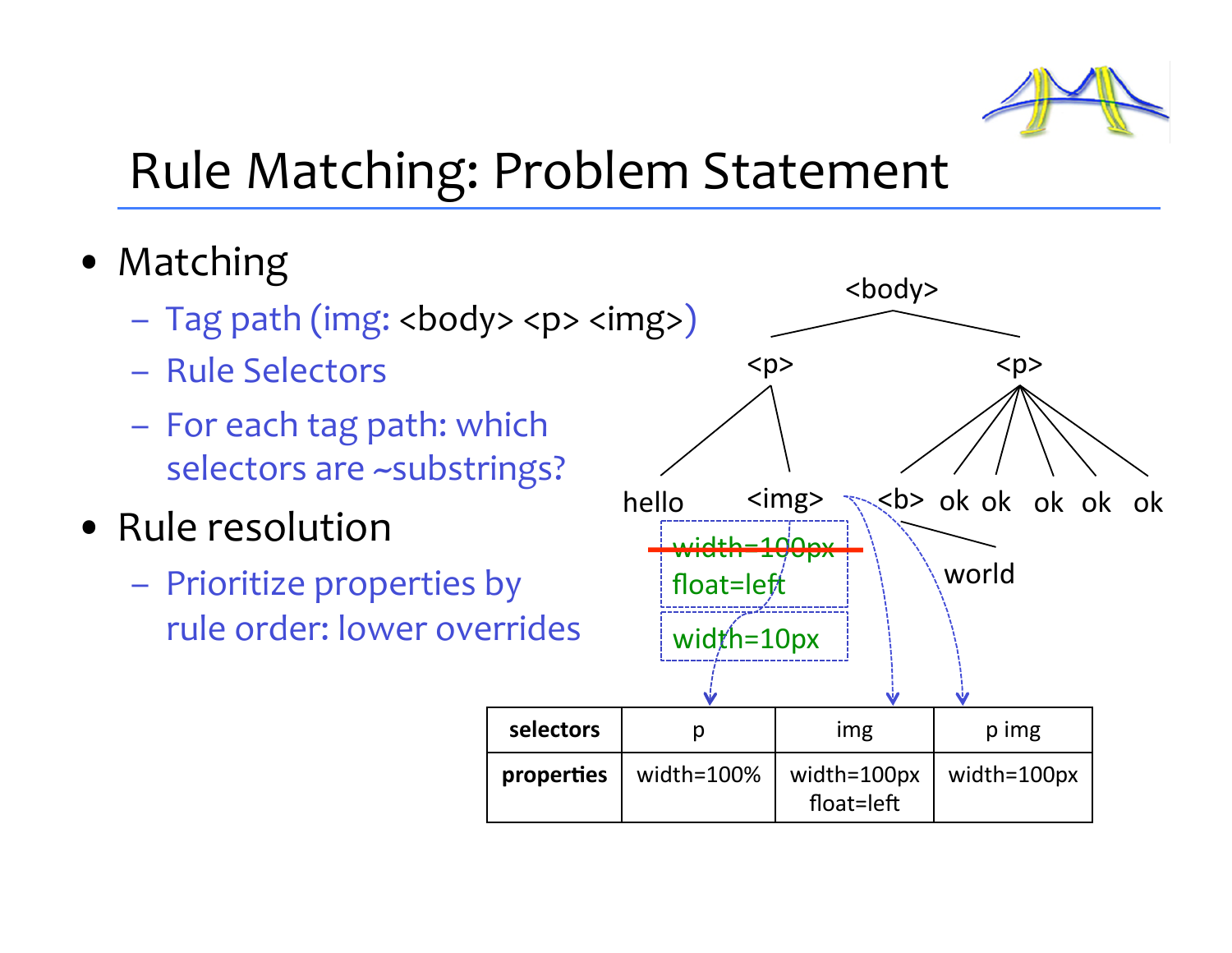

# Rule
Matching:
Parallelization

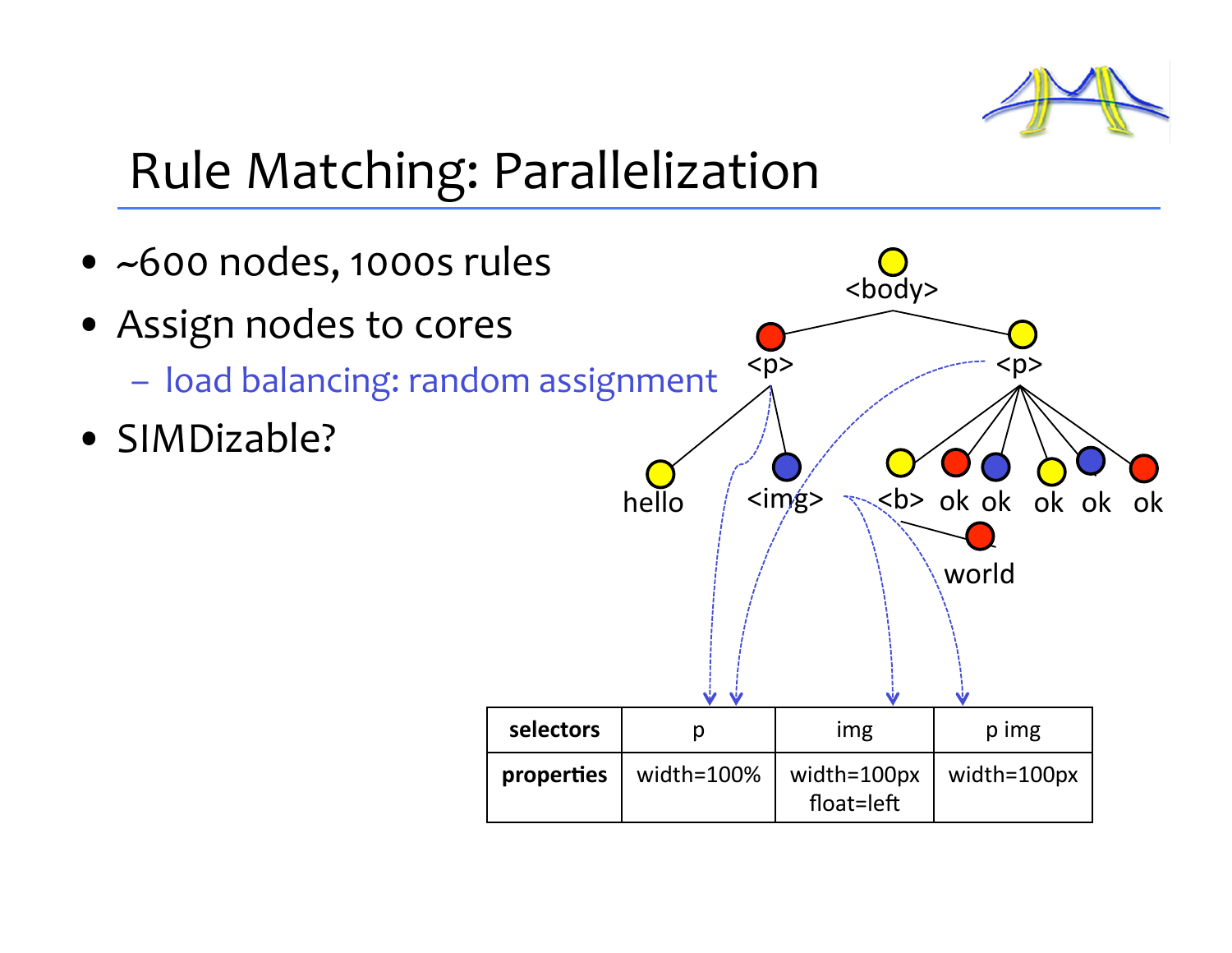

## Analysis

- Results
	- perfect scaling: up to 10 cores
	- 20x
	speedup
	on
	32
	cores
	- …but
	with
	python
		- interp.
		overhead
		(seq.)
		- procs.,
		not
		threads
- Future
	- C++
	implementation
	- SIMD rule matching o



#### **Speedup vs # Cores (w/ Python)**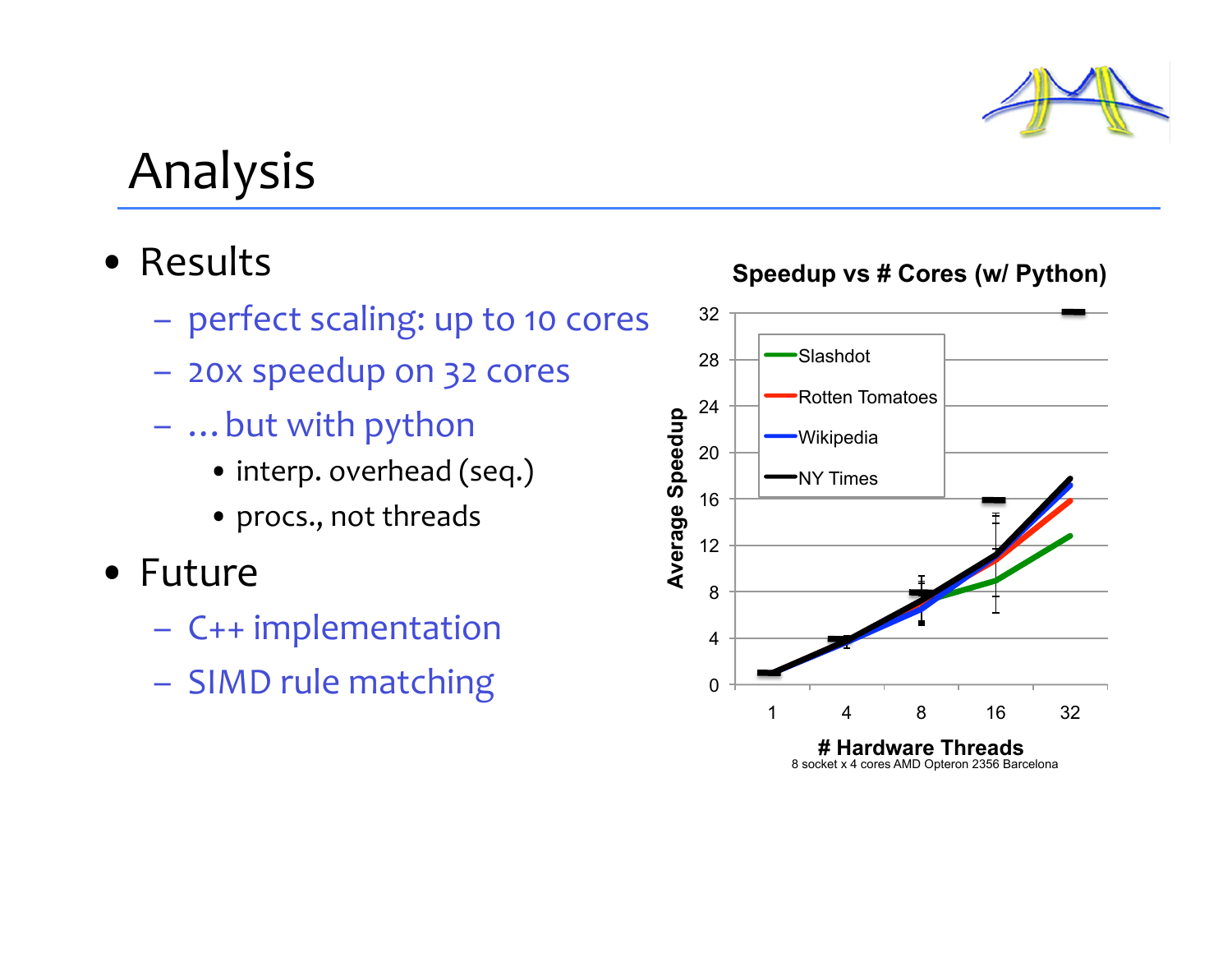

## Takeaways

- Artifacts
	- BSS/CSS
	specification
	&
	dependency
	decomposition
	- 4x
	solving
	speedup
	(untuned),
	20x
	matching
	(in
	python)
- Lessons
	- 4x
	<<
	100x SIMDize
	low‐level
	libraries
	(e.g.,
	fonts)
	- motifs:
	low
	latency
	tree
	ops,
	vectors,
	pixel
	blending
	- attribute
	grammars
	helped
- Next steps
	- tune
	tasks,
	SIMD
	kernels,
	bigger
	scope
	of
	model
	- implications
	for
	concurrent
	scripts
	using
	layout?